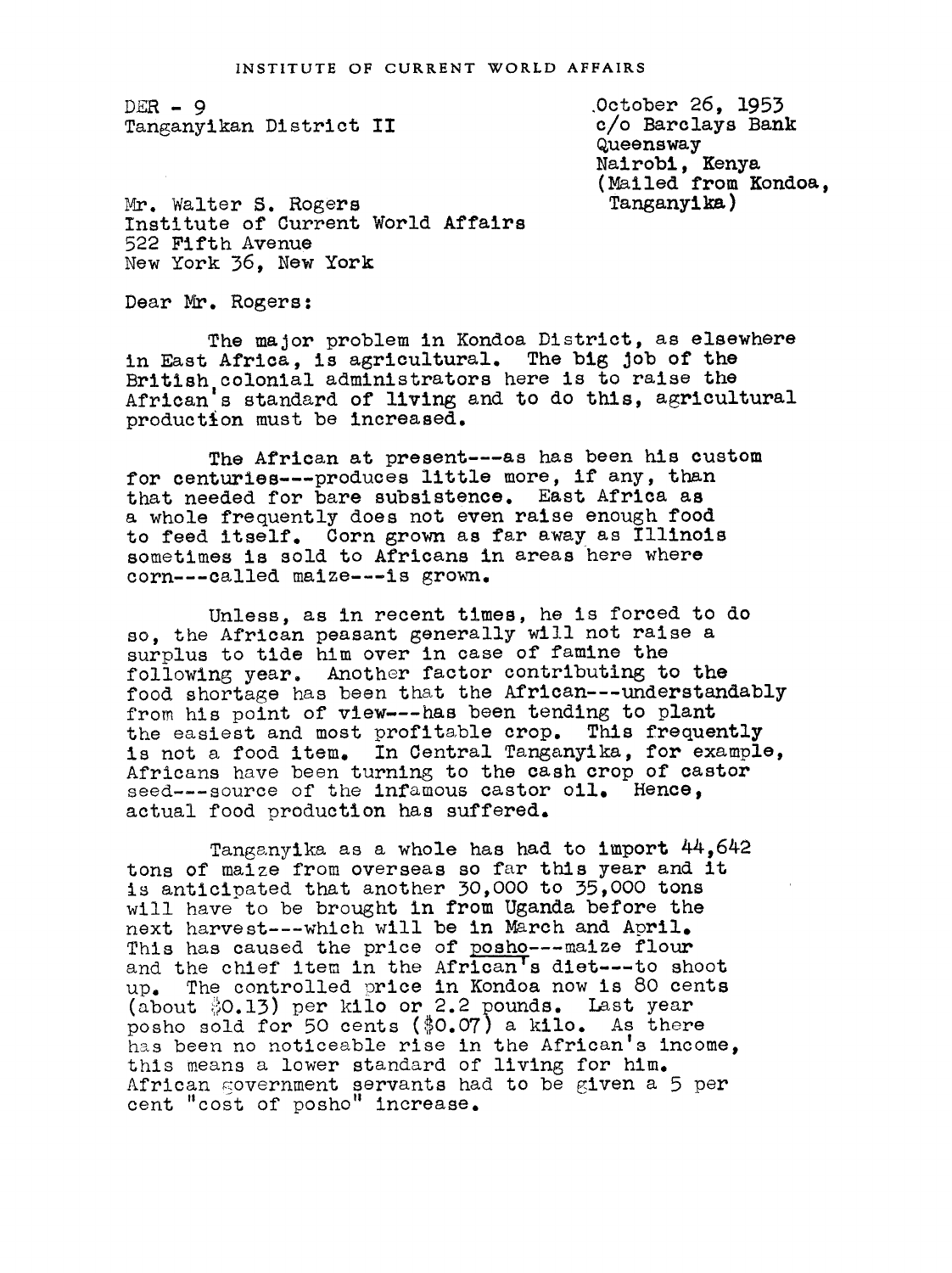Agricultural production must be increased---and<br>the done in face of three big obstacles: One. it must be done in face of three big obstacles: the African generally is not interested in producing more. Two, a rapidly expanding population has resulted in the fragmentation of land into agriculturally uneconomic bits and patches. Three---and perhaps most important---the productive ability of the land is declining because the traditional, destructive methods of the African peasant are turning it into a seml-desert.

One British official said to me: "Land and agriculture are the important things out here. Understand them and you'll understand East Africa. What is done in land and agriculture will determine how fast, and how far, the African will advance. Things like who has how many votes in the Legislative Councils arn't important. The key to the African's future is the land."

Sir Philip Mitchell, former Governor of Kenya, has written: "It is an idle dream to suppose that a liberal modern civilization and a high standard of living can be erected on a basis of production and a system of agriculture and animal husbandry which have been evolved to enable primitive tribes to subsist in a primitive way...

"(The) problem can be stated simply and plainly by saying that an ignorant man and his wife with a hoe are a totally inadequate foundation for an enlightened state of society, a high standard of living and elaborate social services, and.that unless an alternative foundation capable of bearing these things can be devised, or, when it exists, can be expanded, a great deal of modern talking and writln about colonial development and welfare is moonshine."\*

Tackling these problems in Kondoa is a thankless and frustrating Job. "We've got to make them not starve," the official said.  $"$  We've got to force them to grow enough food. We can't wait to educate them not to destroy their land---we've got to make them do it, and do it now.

\* "General Aspects of the Agrarian Situation in Kenya," Dispatch No. 44 of 1946 from the Governor to the Scretary of State for the Colonies, Nairobl, Government Printer.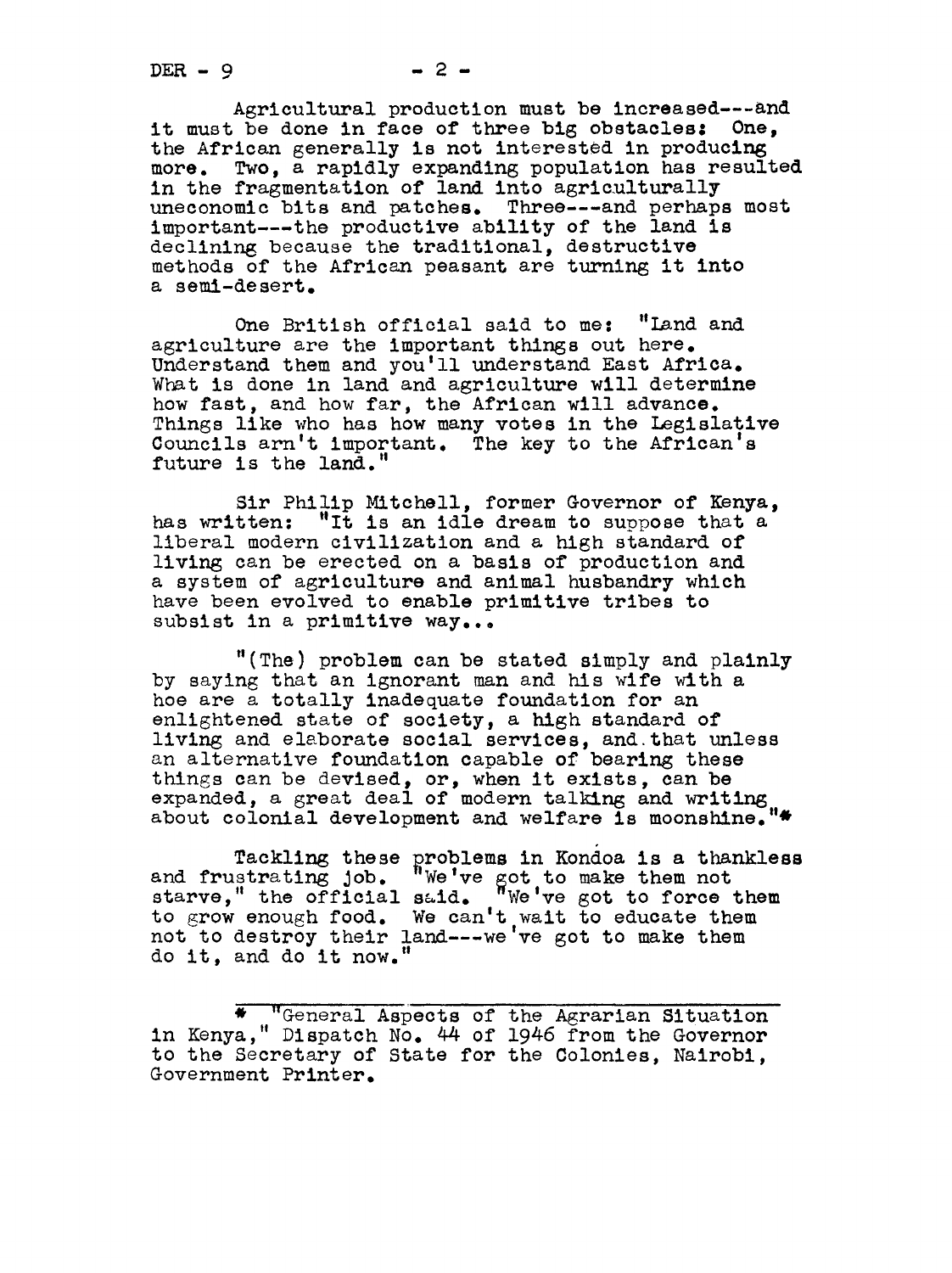Illustrative of what the officials are up against was the remark of Gabriel, an African messenger at the boma. While I was accompanying District Officer Don Barton on a famine relief survey of the Usandawe area of Kondoa District, Gabriel pointed to a nearby hill and said: "Years ago, the Wasandawe used to go up the hill and sacrifice a cow, a goat, a sheep and some pombe (beer). Then, 20 days later, it would rain.

"Do they still do it?" Barton asked.

"No," said Gabriel. "They don't bother now. They know the government will provide food for them if there's a famine.

The productive ability of Kondoa District has been seriously impaired by the erosion in the highlands area, occupied by the Warangi tribe. The desolate appearance of the highlands was mentioned in my last newsletter. The destruction was caused by long years of overgrazlng. Huge herds ate up and trampled out practically all vegetation. When the rains came, there was nothing to prevent the topsoil from being washed away. The cutting down of practically all trees for firewood and building material accelerated the process. In Kondoa the land, though fertile, was particularly susceptible to erosion. It is loose because of a high mica content.

One way that the government has gone about tackling the erosion problem is to cut down the size of herds. (Sir Philip, in the same dispatch, said: "There are only two alternatives before the African people---either they eat their surplus stock or their surplus stock will eat them.")

A census was taken at the beginning of 1952 and it was found that there were  $118,828$ stock units in the Irangi highlands. (One stock unit is one cow or five goats or five sheep.) The government began hammering away at barazas (meetings) with propaganda urging the Warangito get rid of some of their stock. Some did, but the government found it necessary to decree compulsory sales late in that year. The Warangi were told to sell 8.598 units. Each village area was given a quota and all stock thus sold hed to leave the district.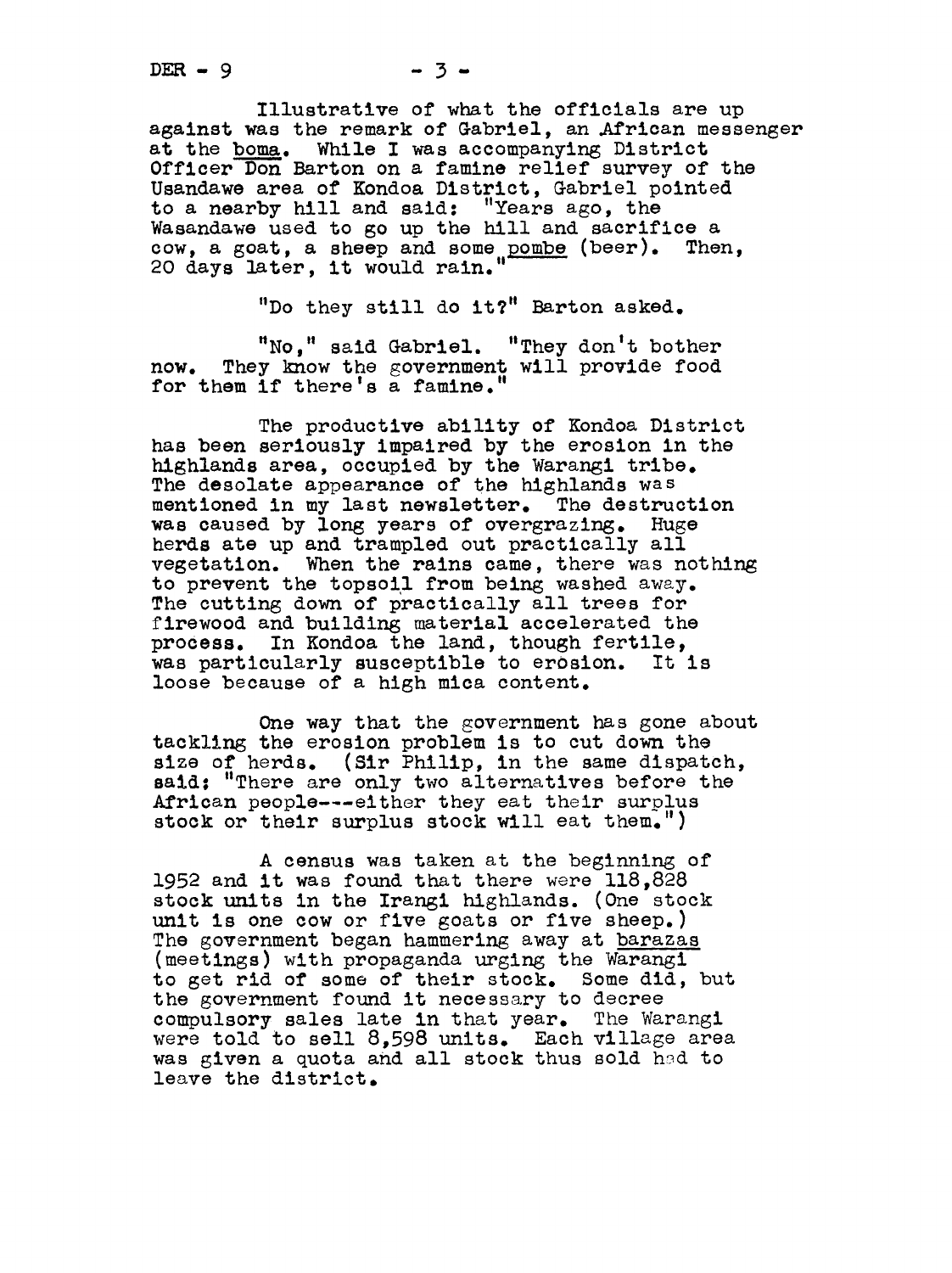A total of 7,782 units were reported as sold and it is suspected that some of these still are wandering around on the dusty hills.

Compulsory destocking continues this year and the Warangi have been told to dispose of lO,O00 cattle and 26,000 small stock---sheep and goats. So far 7,000 cattle and 16,000 small stock have been sold. Steps were taken to make sure that the sales actually took place.

The stock population, though, continues to be high---the last census, at the end of 1952 showed there were 93,000 cattle, 190,000 goats, 81,000 sheep and 2,500 donkeys in Irangi, lowlands included. Cecil Winnington-Ingram, Kondoa's District Commissioner, says half that many would be proper for the land.

A survey to draw up revised quotas for future compulsory destocking is being carried out by Jack Allen, the district Settlement Officer. He has been surveying each village area to decide how much stock each can handle without damage to the land. For the better land, one stock unit per three acres could be allowed, but for the badly eroded areas there should be as much as 30 acres per unit, he has found. The situation is complicated by the fact that some families cannot afford to cut down their herds---even though the stock are destroying the land, the family needs that many for its needs.

Destocking as a whole has met with strong resistance from Kondoa's Africans because of their pastoral traditions. To them, cattle are valued as much as a form of visible wealth as for meat and dairy products.

A second way to deal with erosion is to arrest the actual process. Africans are being urged to construct countour banks on the slopes. These check the rapid runoff of topsoil-laden rainwater. Some resistance to this has developed because countour banks take up space that otherwise could be used for planting. The Africans also are being urged to plant rows of the sisal plant to hold the earth in place and again retard runoff.

It is encouraging when driving through Kondoa to see that many Africans have finally accepted the necessity of countour banks and sisal rows-- but much remains to be done.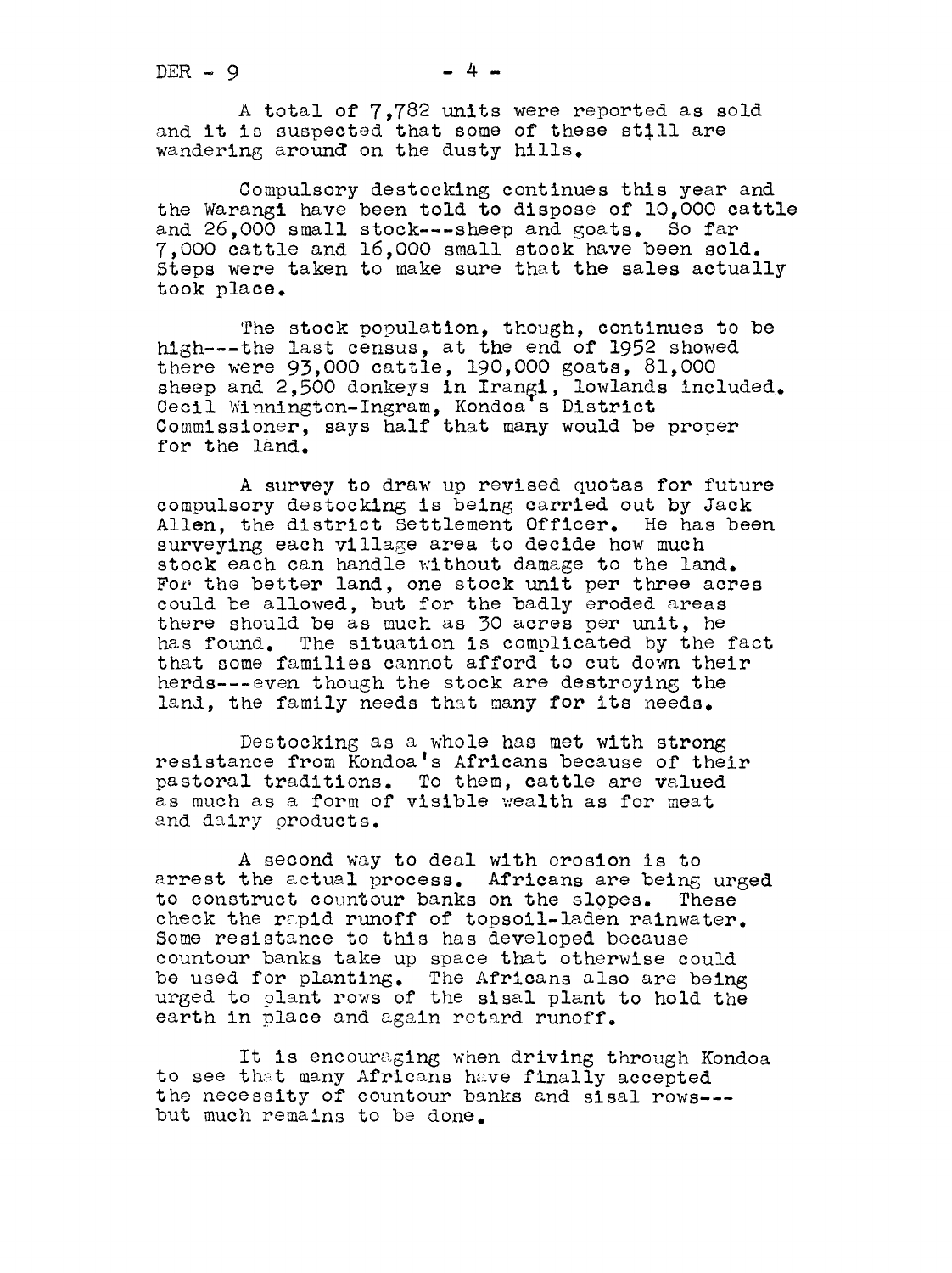$DER - 9$   $-5-$ 

A third way of fighting erosion is to close the worst areas. The Chakwe area of Kondoa, three square miles in extent, has been closed for five years now. The area, Just north of Kondoa town on the Great North Road, is the first in Tanganyika to be closed under a law permitting this drastic step. After five years of rest the land has made a good start toward regeneration. Knee high grass covers the once barren slopes. Across the road the land was not closed and the contrast between the two sections is startling. The unclosed area is raw and devoid of vegetation.

A fourth aporoach to the erosion problem is to resettle families in new areas. This was done in the case of Chakwe's residents. About half of Kondoa District's 5,750 square miles---all at lower altitudes ---is unoccupied by man. It is dense bush and the presence, of tsetse fly has kept the Africans out. But when bush is cleared, the fly, deprived of cover, dies.

A large bush clearing project is going on along the Bubu River south of Kondoa. A total of 45 square miles of bush have been cleared this year and it is hoped that another 60 can be cleared next year. Also another huge tract of land at Maweni Ridge to the northeast of Kondoa will be opened up next year.

But there is a new difficulty here. The Warangi dislike the idea of leaving their eroded highlands home. Several reasons are given by them. It is their home, and like men everywhere in the world they are reluctant to leave it. Rainfall is better in the highlands and the soil is of a somewhat better grade---hence cultivation is an easier chore. The Warangi, too, are used to the cool uplands and dislike the idea of moving to a warmer area. They also are reluctant to leave their relatives---relatives tend to live close to each other. Lastly---and to a people who value large families this is highly important---the Warangi maintain that their women are less fertile in the lowlands,

Yet it is believed that the economic pinch is such in the highlands that settlers will be found for the cleared areas. Close supervision of the agricultural practices there is planned in order to prevent the areas from becoming new rural slums.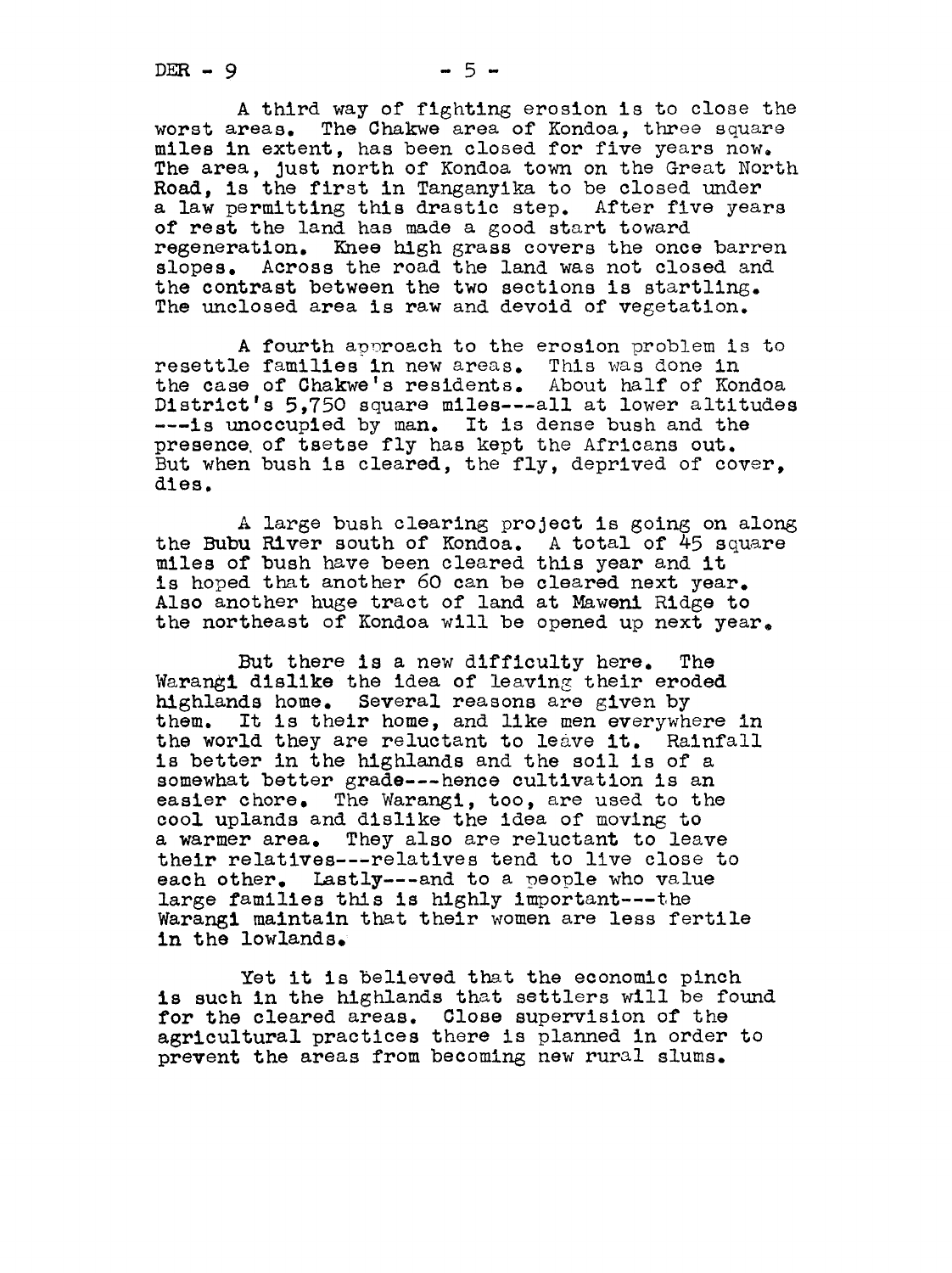I spent a day recently inspecting Mawenl Ridge with Jack Allen and two officials of the Tanganyika Game Department. One, a middle-aged man, is high in the department. The other is a young ranger. The older man had come to Africa in his youth and had been a professional ivory hunter in West Africa. With money from that, he tried coffee farming in Tanganyika, but went broke. He then Joined the game department.

The land at Maweni Ridge is like bush all over East Afrlca---low thorny trees and bushes. At Mawenl, the land is not quite as flat as elsewhere, but is crossed by little ravines. After a while one becomes almost fond of the bush, and the game officials, enthralled by the bush and the game, were like kids in a toy shop. "It's beautiful, just beautiful country. Did you see that impala there? Beautiful, wasn't he?" the older man kept saying.

Herds of the graceful impala and of Thompson's and Grant's gazelle kept bounding across the road--which has just been cut through the bush---in front of the car. Exotic birds fluttered up as we passed. Giraffe paused from nibbling at tree-tops to stare at us and zebra and ostrich hurried away as we approached. We did not see any that day, but the ridge abounds in elephant and the larger buck-- kudo and roan antelope---plus some rhino as well.

"It's a shame," said the older man. "All this beautiful land will be cut up. The elephant will be killed off or driven away and the other game will all leave. The Africans will move in and In 'lO years this will be another desert." The reason for our tour that day was to acquaint the game department men with the terrain so they could move in later with their high-powered rifles to drive the elephant out-- by shooting enough of them so the rest will leave.

The game must go---human needs come first. One hopes, though, that the administration will be successful in its efforts to keep the Africans from turning Maweni Ridge into another slum.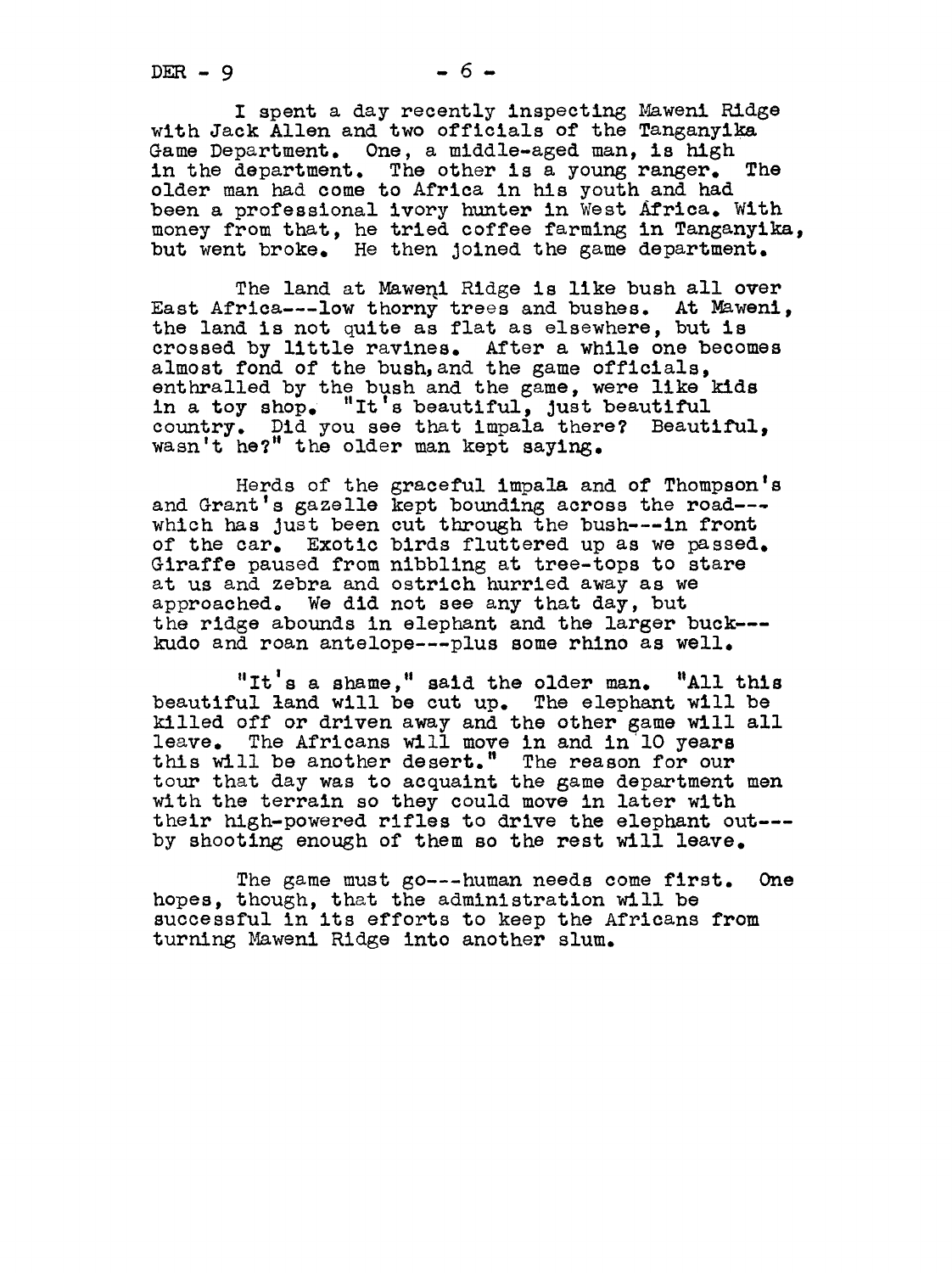The Job of increasing agricultural yields in Kondoa has met with still another obstacle: the present system of land tenure.

All land is owned tribally, though a man may have an occupation right to his shamba, or cultivated plot, generally of five or six acres in extent. Grazing land is communal and since the land is no one's in particular, no one looks after it. Everyone grabs what he can from it. There is no rest for the land---until it has sunk to the level where it cannot be exploited further. In the communal pastures, the worst erosion is seen.

With an expanding population and an expanding man-made desert, a shortage of productive highland shambas has developed. In the past, shambas were divided equally In the past, shambas were divided equally between the sons on a father's death, but, because of the degree of fragmentation 9ccurring, the Africans have been discontinuing this practice. The shortage of land has resulted, too, in cases where a man, unable to acquire enough land around his home, owns a tiny patch there and several other tiny patches in scattered places many miles apart. In neither case is efficient agriculture possible.

The introduction of the erosion-preventing sisal hedges around fields have tended to promote better farming. It has been found that once a man has labored in planting a hedge, the land has in planting a hedge, the land has acquired a new value for him and he is not as apt to let it go to ruin.

Winnington-Ingram would like to see the introduction of paddocking---or fenced pastures used only by one farmer. Grazing would be less intensive and again the African would tend to regard it as his own roperty and hence something to be looked after. We want to relate a particular piece of land to a particular person," Winnington-Ingram said.

In the new settlement areas, he would like to see experiments conducted in 40-acre individual plots, with a fixed limit for grazing.\* Some communal grazing would be allowed in adjoining mbuga areas--or savannah land inundated with water most of the year. Grazing there is possible only during the four or five dry months of the year, hence individual paddocks would not be too feasible.

\* This was done at the Makueni settlement in Kenya (DER  $- 6$ ).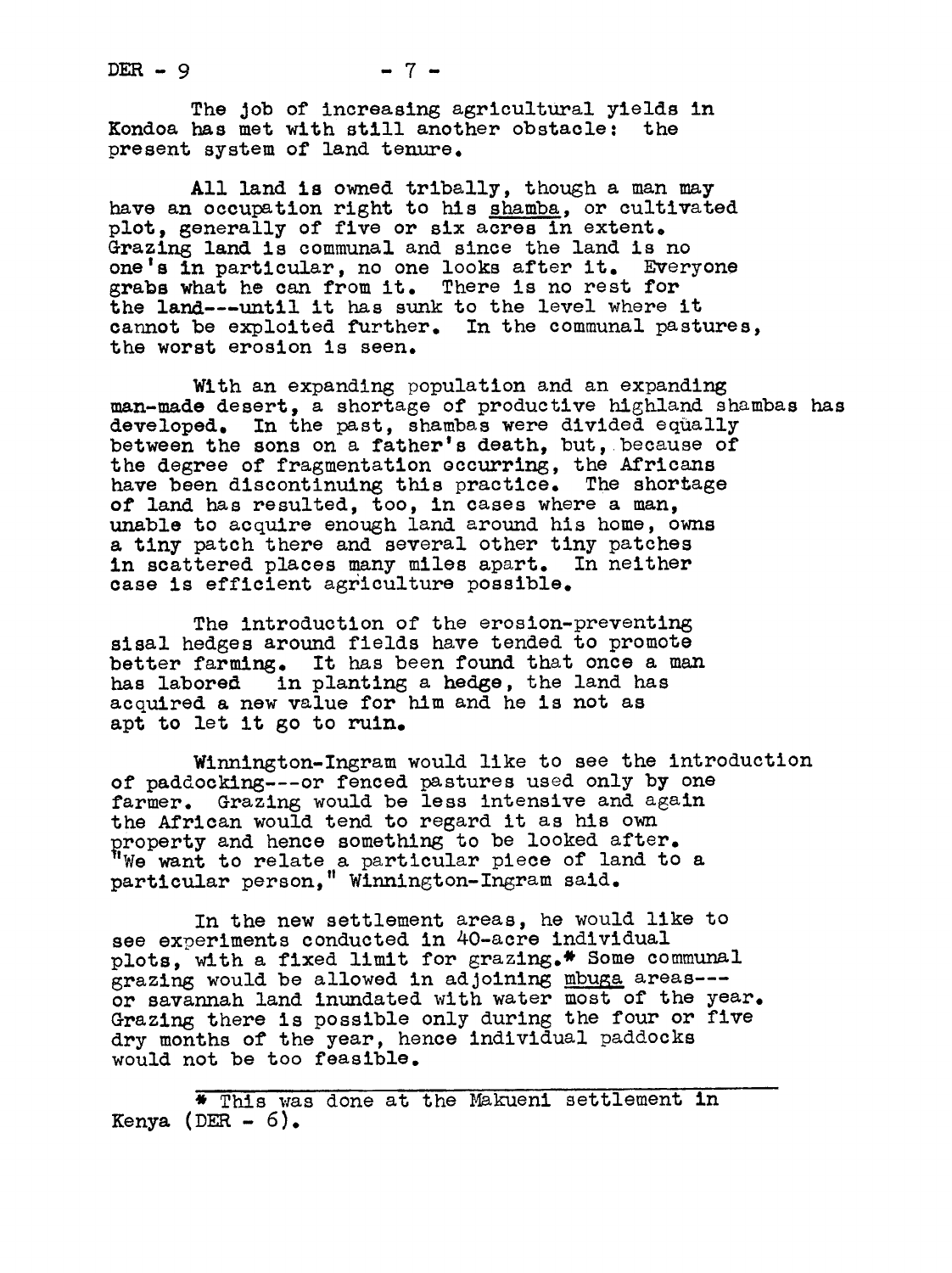Whether the government will succeed in putting paddocking across to the Warangi in the near future remains to be seen. Communal grazing is an old tribal custom and resistance would be considerable. Colonial administrators are well aware that though the African can be pushed along, he can be pushed Just so far at any one time.

Despite the immensity of the overall task of raising agricultural production, Winnington-Ingram thinks that it will succeed in time. The sheer pinch of economic necessity will force the African into line, he believes. The speed with which the innovations are accepted will accelerate as the Africans begin to see the advantages to their pocketbooks.

Typical of this was the planting of cassava. Dried cassava root is ground into a flour. The government decreed five years ago that Africans had to plant cassava as an anti-famine measure.

"Nope, cassava won't grow here," was the African response. The government, backed bythe opinions of agricultural experts, refused to budge. The Africans had to plant cassava in communal plots. These were to provide planting material for distribution to each shamba. The cassava grew well.

Today practically all Africans in the district are growing cassava. The district grew all that it needed this year and Africans realized some cash by selling it to famine areas. Chief Heri recently said that the communal plots could be abandoned; so much was being grown on shambas that the plots no longer are needed.

Looking to the future, Winnington-Ingram believes that no considerable increases im production will come about until there are radical changes in the basic organization of farming.

As an example there are only a few plows in Kondoa District now. A man with an oxen and a plow can turn up many times the amount of land that another man can cover with a hoe. But the first man finds that with the increased amount of land turned up, he needs labor.